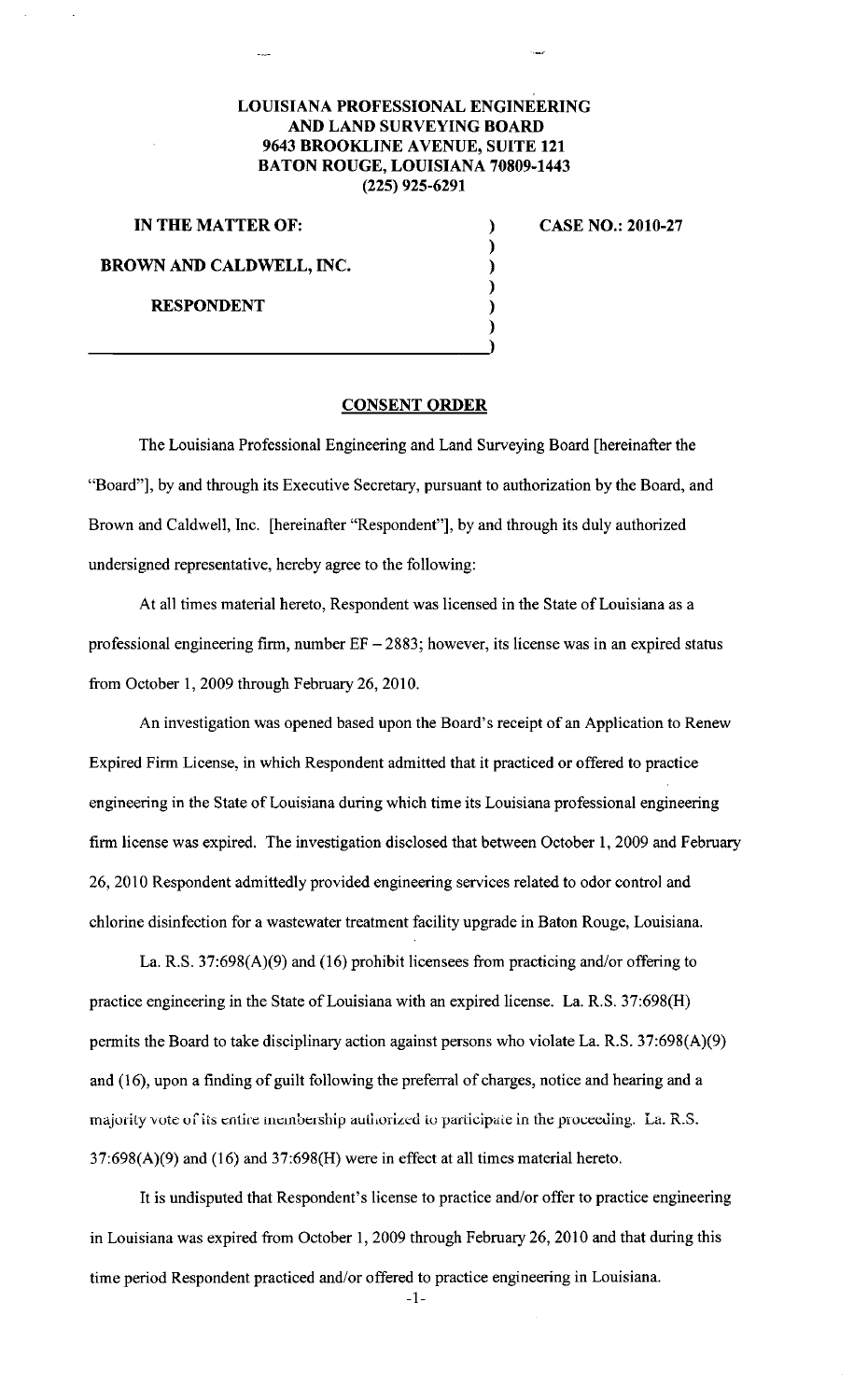By letter dated June 21, 2010, the Board gave notice to Respondent that it was considering the preferral of charges against Respondent on the grounds that it may have violated La. R.S. 37:698(A)(9) and (16), relative to practicing and/or offering to practice engineering in the State of Louisiana with an expired license.

Wishing to dispense with the need for further disciplinary action and to conclude the instant proceeding without further delay and expense, for the purpose of this proceeding only, Respondent and the Board do hereby enter into this Consent Order, in which Respondent of its own free will consents to the issuance of a Consent Order by the Board, wherein Respondent agrees to (a) pay a fine of five hundred (\$500.00) dollars, (b) pay administrative costs of one hundred seventy-three and 74/100 (\$173.74) dollars, (c) pay past unpaid renewal fees of one hundred eighty (\$180.00) dollars, (d) have its supervising professional successfully complete the Board's online Louisiana Laws and Rules Examination, and (e) the publishing of this Consent Order on the Board's website and a summary of this matter in the Board's official journal, the Louisiana Engineer and Surveyor Journal, and the reporting of this matter to the National Council of Examiners for Engineering and Surveying (NCEES), identifying Respondent by name.

Respondent admits to violations of the referenced statutes and/or rules regarding the practicing of and/or offering to practice engineering in the State of Louisiana with an expired license. Respondent acknowledges awareness of said laws and/or rules and states that it will comply with all applicable laws and rules henceforth. Respondent has been advised of its right to be represented by counsel before the Board and/or to appear at any hearing personally or by counsel and present witnesses and evidence in its own behalf, and it hereby waives this right and its right to appeal; and it states affirmatively that it has been afforded all administrative remedies due it under the law.

Therefore, in consideration of the foregoing and by signing this Consent Order, Respondent does hereby waive its right to a hearing before the Board, to the presenting of evidence and witnesses in its behalf, to Findings of Fact and Conclusions of Law in this case, and to judicial review of this Consent Order.

Respondent hereby represents (a) that it fully understands the meaning and intent of this Consent Order, including but not limited to its final and binding effect, (b) that it has voluntarily

-2-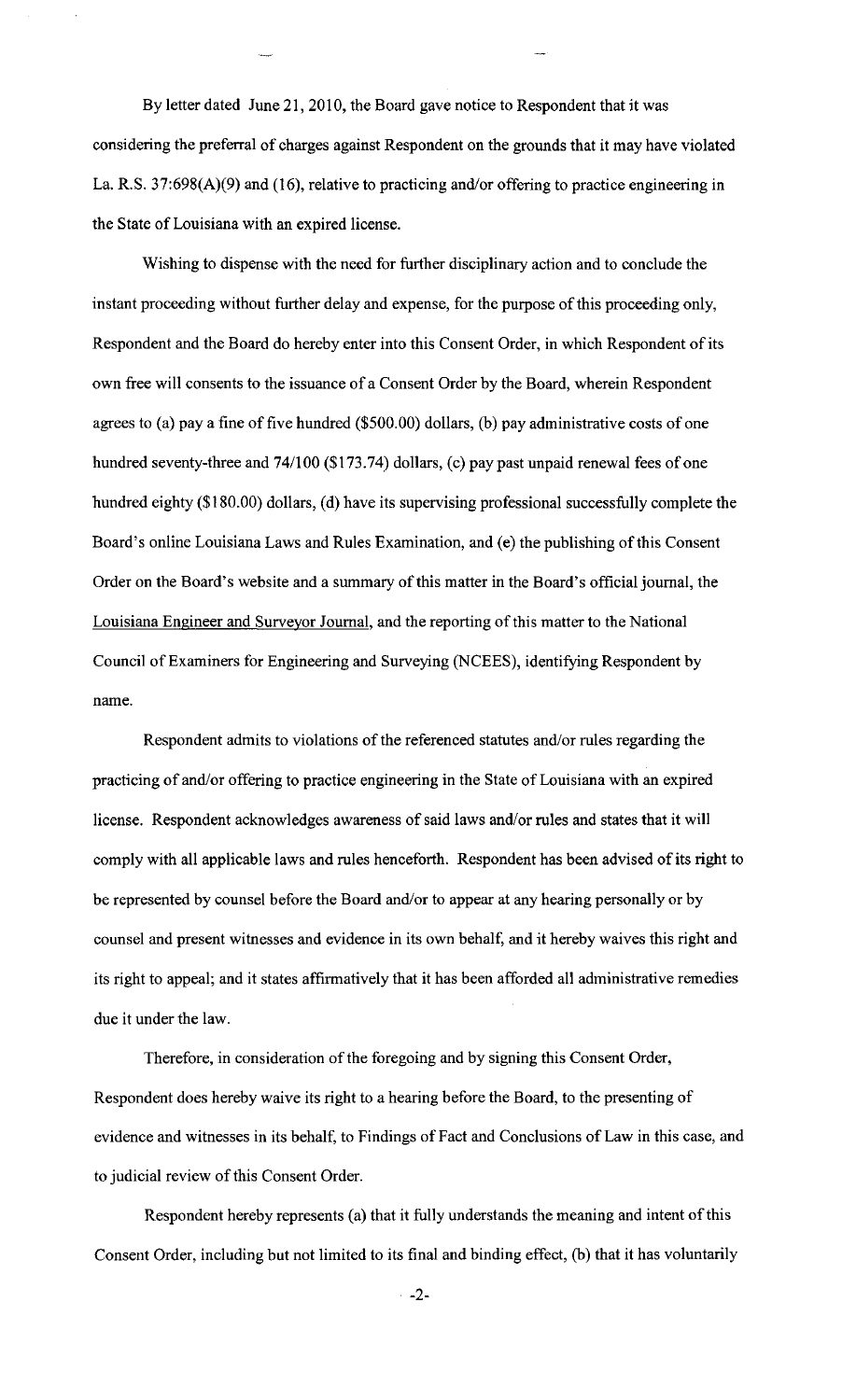entered into this Consent Order and that no other promise or agreement of any kind has been made to or with it by any person whatsoever to cause the execution of this instrument and (c) that the sanctions set forth in this Consent Order do not prevent the Board from taking further disciplinary or enforcement action against Respondent on matters not specifically addressed in this Consent Order.

WHEREFORE, the Louisiana Professional Engineering and Land Surveying Board and Respondent agree that:

I. Respondent shall pay a fine of five hundred (\$500.00) dollars, which shall be tendered to the Board by certified check payable to the Board, due upon the signing of this Consent Order; and

2. Respondent shall pay administrative costs of one hundred seventy-three and 74/100 (\$173.74) dollars, which shall be tendered to the Board by certified check payable to the Board, due upon the signing of this Consent Order; and

3. Respondent shall pay past unpaid renewal fees of one hundred eighty (\$180.00) dollars, which shall be tendered to the Board by certified check payable to the Board, due upon the signing of this Consent Order; and

4. Respondent shall have its supervising professional successfully complete the Board's online Louisiana Laws and Rules Examination with a score of 90% or higher and return it to the Board within sixty (60) days of the effective date of this Consent Order; and

5. This Consent Order shall be published on the Board's website and a summary of this matter shall be printed in the official journal of the Board, the Louisiana Engineer and Surveyor Journal, and reported to the National Council of Examiners for Engineering and Surveying (NCEES), identifying Respondent by name; and

6. This Consent Order shall not become effective unless and until it is accepted and signed by and on behalf of the Board. Should the Board not accept and sign this Consent Order, it is agreed that presentation of this matter to the Board shall not prejudice the Board or any of its members from further participation, consideration, or resolution of any further proceedings herein.

-3-